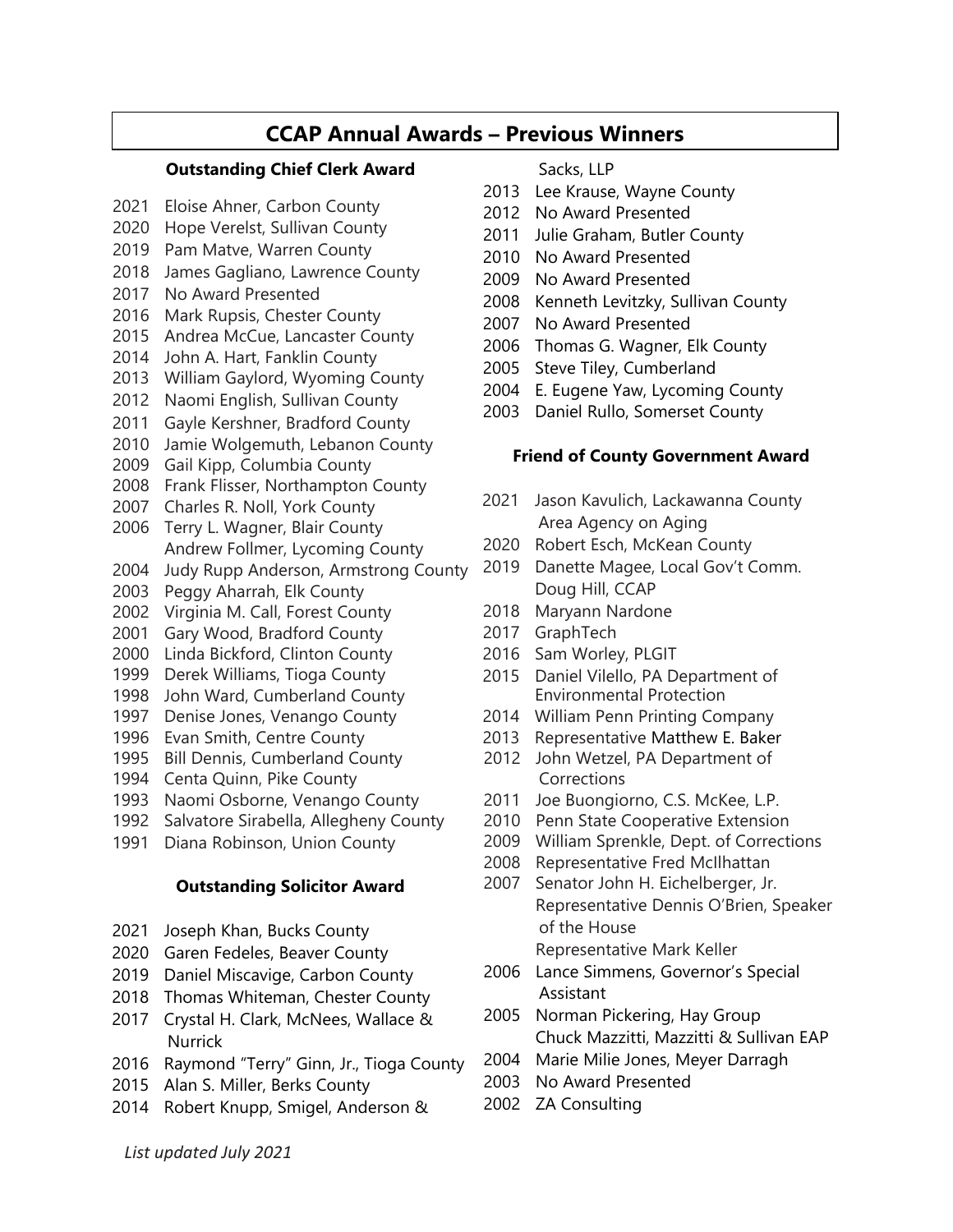- Vicki Beatty & Robert Durrant Campbell, Durrant & Beatty
- Lynne Stabryla, Sullivan County
- Robert Knupp, Knupp, Kodak and Iblum
- Barbara Kotch, Bell Atlantic
- Virgil Puskarich, Executive Director Local Government Commission
- Representative Jeffrey Haste
- Dr. Bev Cigler
- PA House and Senate Public Welfare Committees
- No Award Presented
- No Award Presented
- David Sweet, Pepper, Hamilton & Scheetz

#### **Outstanding County Commissioner/Council Member Award**

- Percy Dougherty, Lehigh County
- Ed Bustin, Bradford County
- Fiore Leone, Erie County
- 2018 Jeff Eggleston, Warren County
- Paul Heimel, Potter County
- Jeffrey Haste, Dauphin County Wayne Nothstein, Carbon County
- June H. Sorg, Elk County Pamela Tokar-Ickes, Somerset County
- Darla Bortz, Sullivan County
- Basil Huffman, Forest County
- Pamela Snyder, Greene County
- Donna Gority, Blair County
- Rebecca Burke, Lycoming County
- Donna Hartle, Clarion County
- Erick Coolidge, Tioga County
- Cheryl Plummer, Franklin County
- G. Warren Elliott, Franklin County Janet Lewis, Bradford County
- Anthony Moscato, Cameron County
- James Kennedy, Butler County
- Ron Ford, Lancaster County
- Tom Gerhard, Carbon County
- Dr. Fred Soisson, Cambria County
- Joe Koch, Elk County
- Olivia Lazor, Mercer County
- Karen Martynick, Chester County
- Allen Cwalina, Northumberland County
- Terry Kauffman, Lancaster County
- Dean DeLong, Carbon County
- Bill McNett, Bradford County
- Dave Black, Clarion County
- Larry Sather, Huntingdon County
- Lorraine Hovis, York County

#### **CCAP Member of the Year Award**

## *2003 This award was combined with the Outstanding County Commissioner / Council Member Award*

- Joy Greco, Erie County
- Morris Waid, Crawford County
- Earl Keller, Cumberland County
- Russell Sheaffer, Dauphin County Joe Giles, Erie County
- Jim Cadue, Monroe County
- Nancy Besch, Cumberland County
- Harry VanSickle, Union County
- Russ Sheaffer, Dauphin County
- Billy Roush, Perry County
- James Green, Butler County
- Donald Blackwell, Tioga County
- Ronald Clyde Shearer, Juniata County

#### **CCAP President's Award**

- Sherene Hess, Indiana County
- Erick Coolidge, Tioga County Lisa Schaefer, CCAP
- Kevin Barnhardt, Berks County Craig Lehman, Lancaster County
- Doug Hill, CCAP Brinda Penyak, CCAP John Sallade, CCAP
- Staff of CCAP Scott Fergus, Washington County
- George Hartwick, Dauphin County 2015 June H. Sorg, Elk County Pamela A. Tokar-Ickes, Somerset County
- George Hartwick, Dauphin County Jeff Wheeland, Lycoming County
- Scott Martin, Lancaster County Mary Buerer, Berks County
- Mark Hamilton, Tioga County Pamela Snyder, Greene County